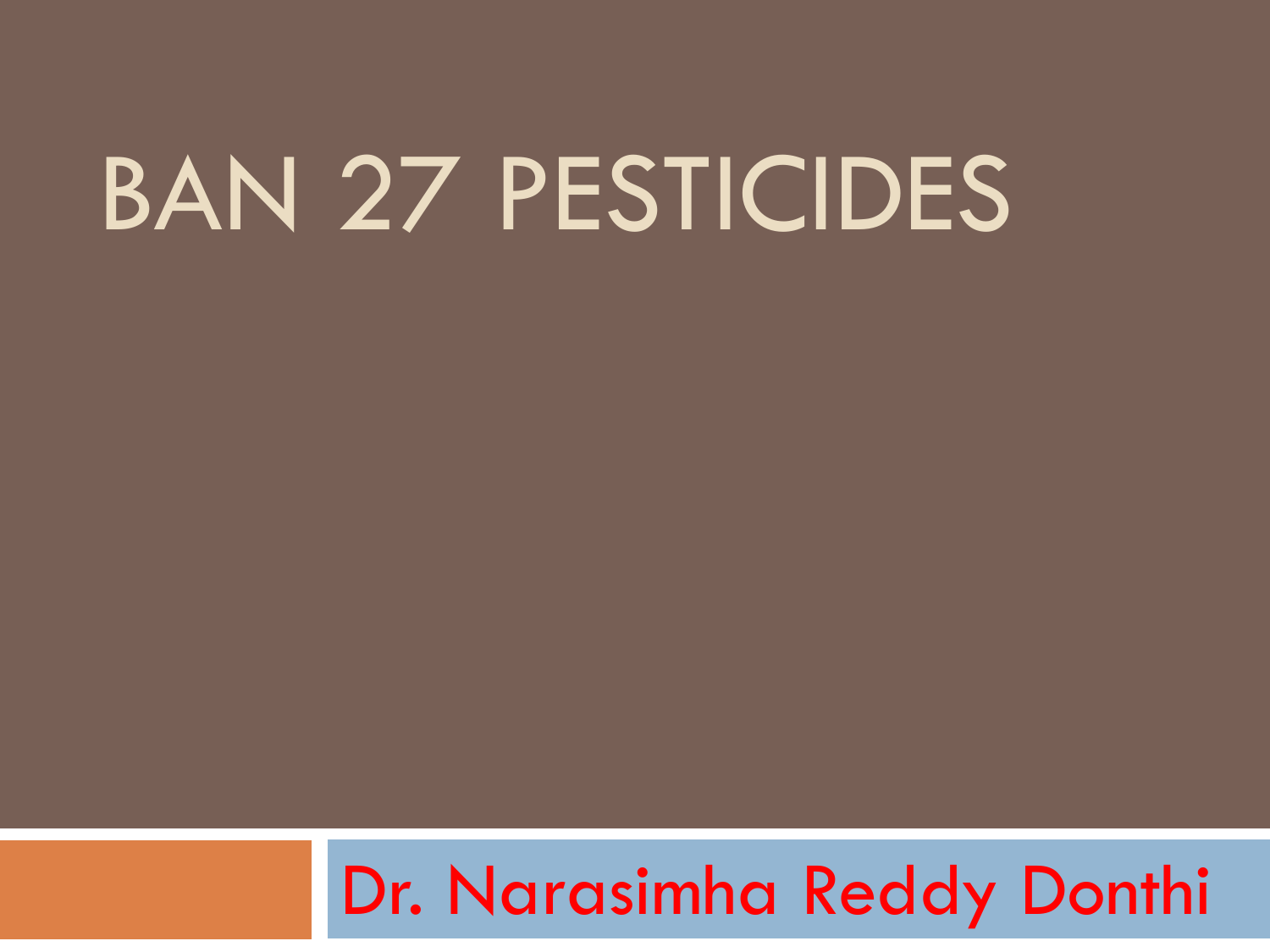#### **Overview**

#### □ 14<sup>th</sup> May, 2020 dated Draft Notification

- ■27 pesticides listed for ban
- **EComments within a period of 45 days**
- □ 10<sup>th</sup> June, 2020 dated Addendum to draft notification
	- Manufacture for export purpose only
	- □ Comments period extended to 90 days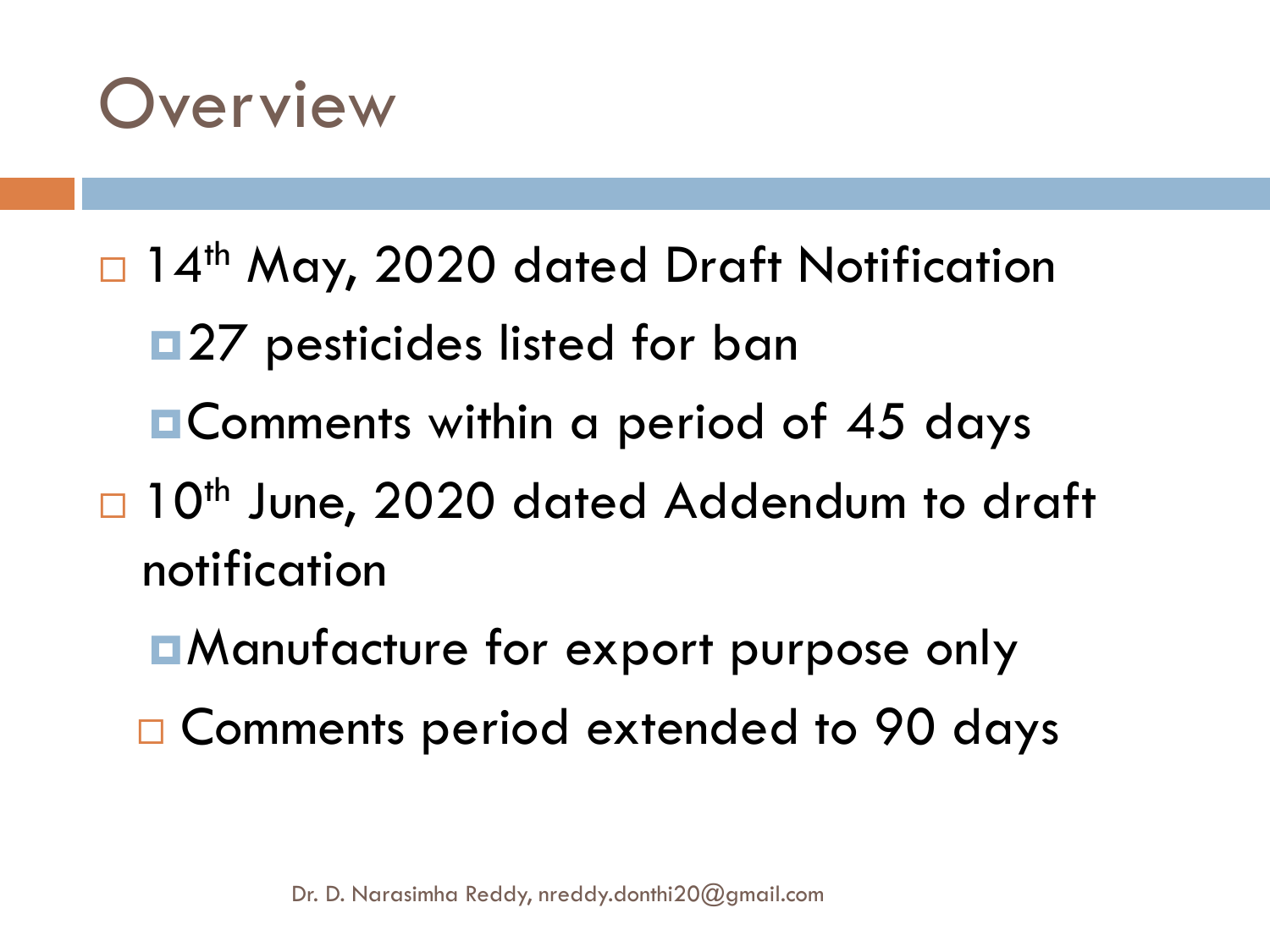Brief Background

- □ Expert Committee, 8July 13 neonicotinoids
- □ Mandate expanded to 66 pesticides
- □ Report submitted on 9Dec15
- □ Recommendations approved, 14Oct16
- □ 18/66 pesticides ban order, 8Aug18
	- ■12 banned by 1Jan18, 6 by 31Dec20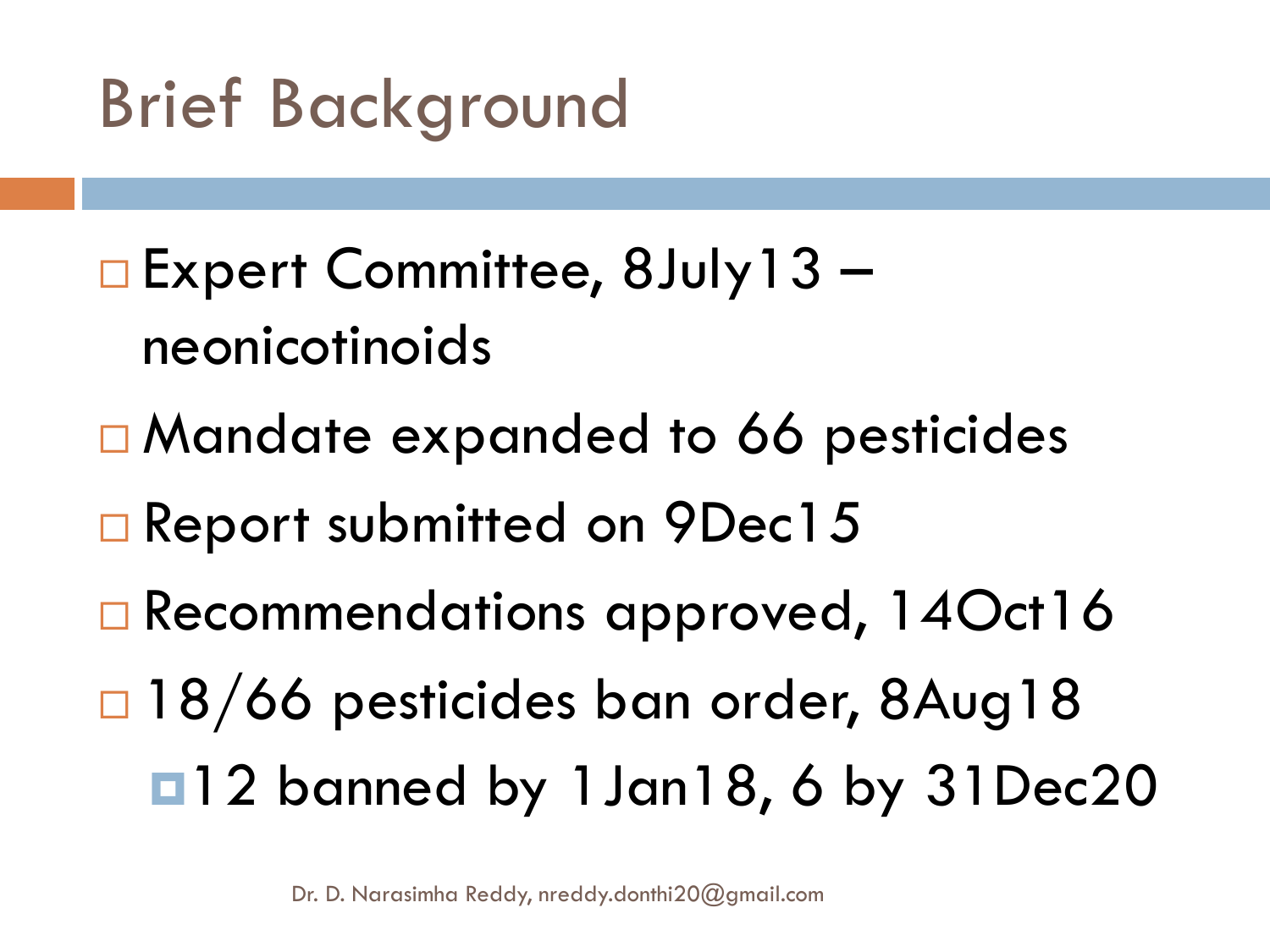## Compelling reasons for Ban

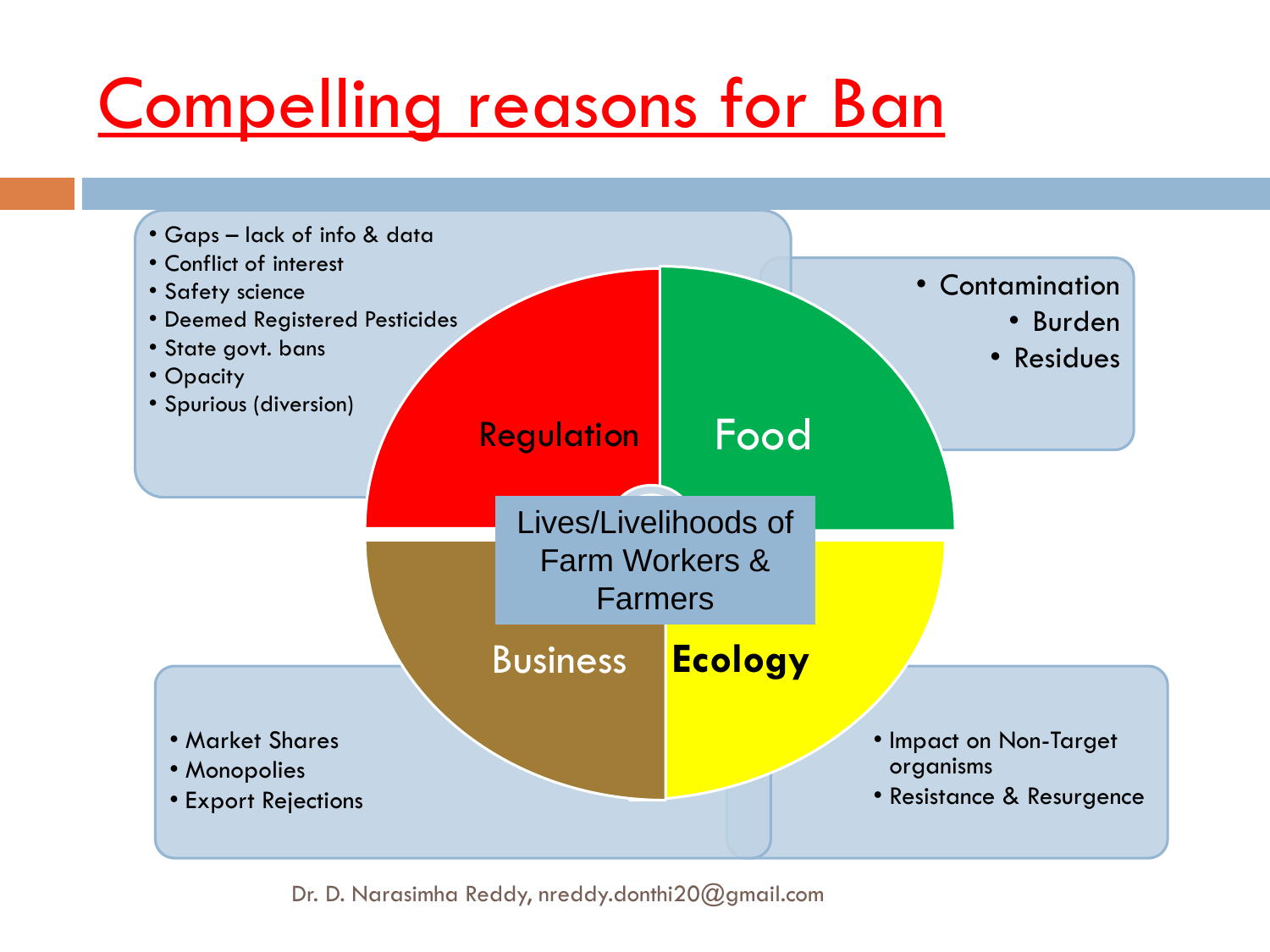## Pesticide Industry

- $\Box$  India is 4<sup>th</sup> place after America, Japan and China.
- □ 2017 value of Rs.33,561 crores
- $\Box$  Growth rate now 12%, earlier 8-10%
- Domination of foreign companies

□ Bayer AG, Yara International ASA, BASF, Bayer Crop Science, MakhteshimAgan Industries Ltd, Dow Agro Sciences, Monsanto, Syngenta, Aventis, Agrium etc. Lallemand Inc., ArystaLifeScience (Japan) and Sinofert Holdings Limited (China).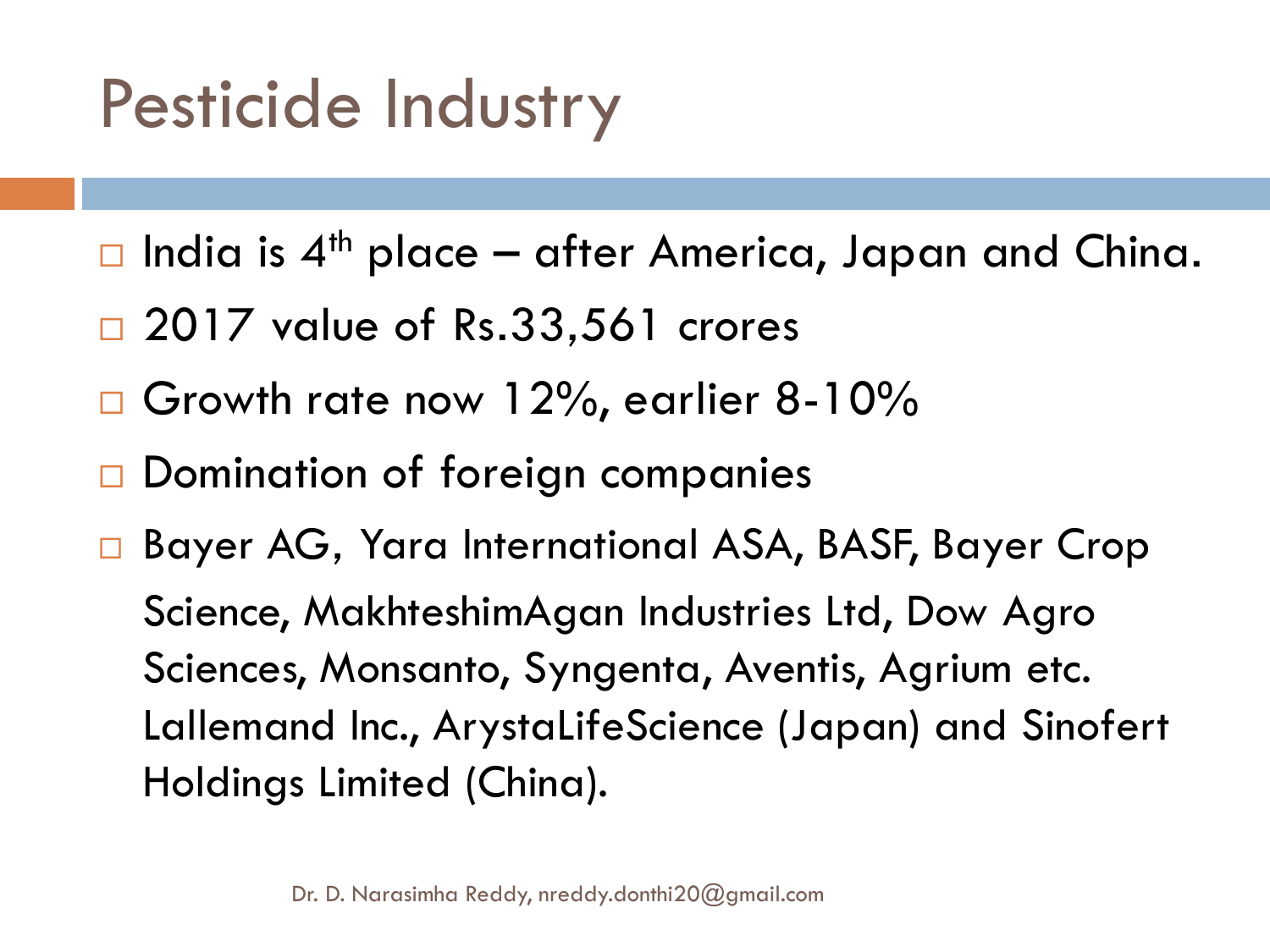#### **Bad Health..**

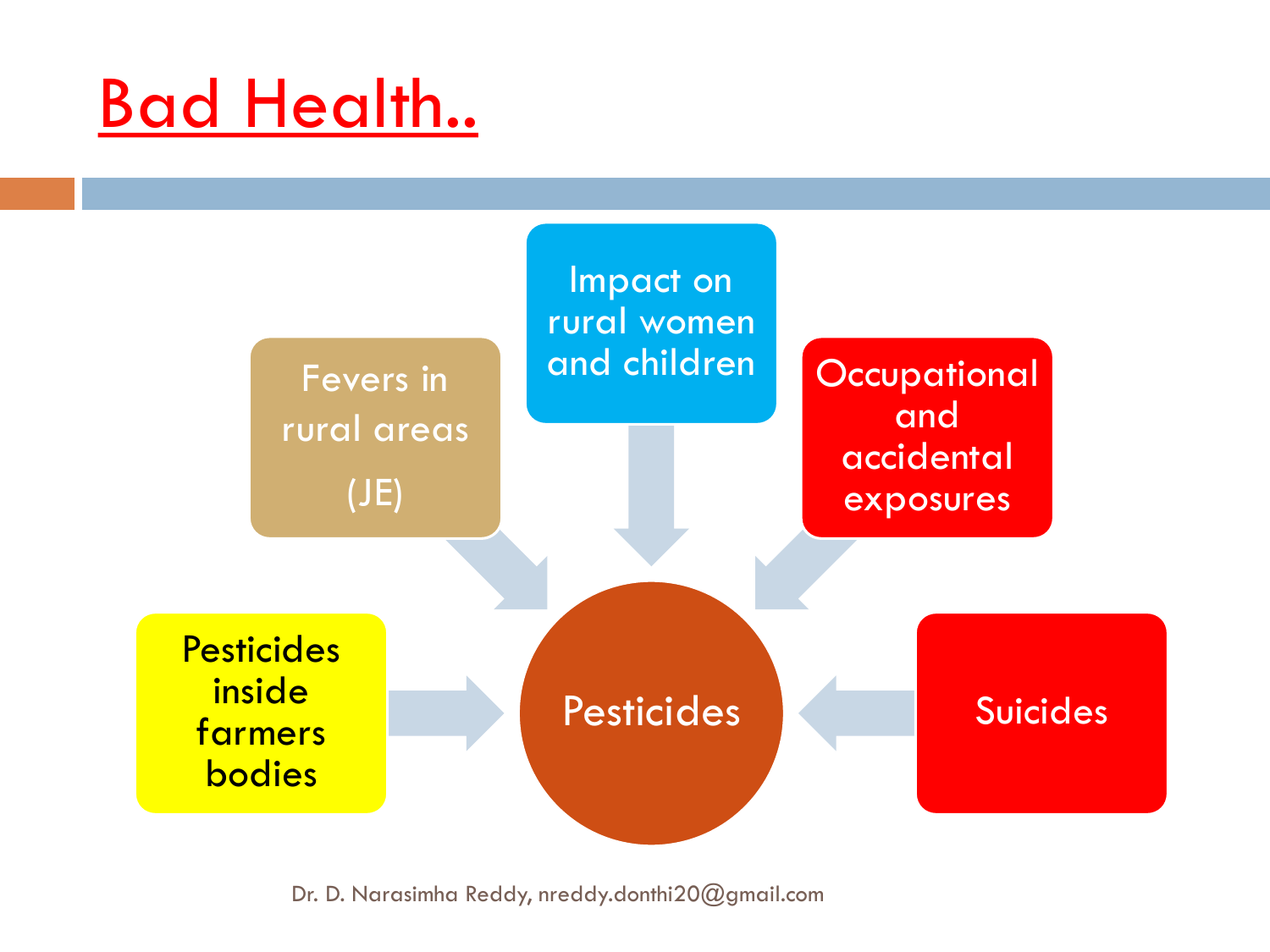# PESTICIDE EXPOSURE

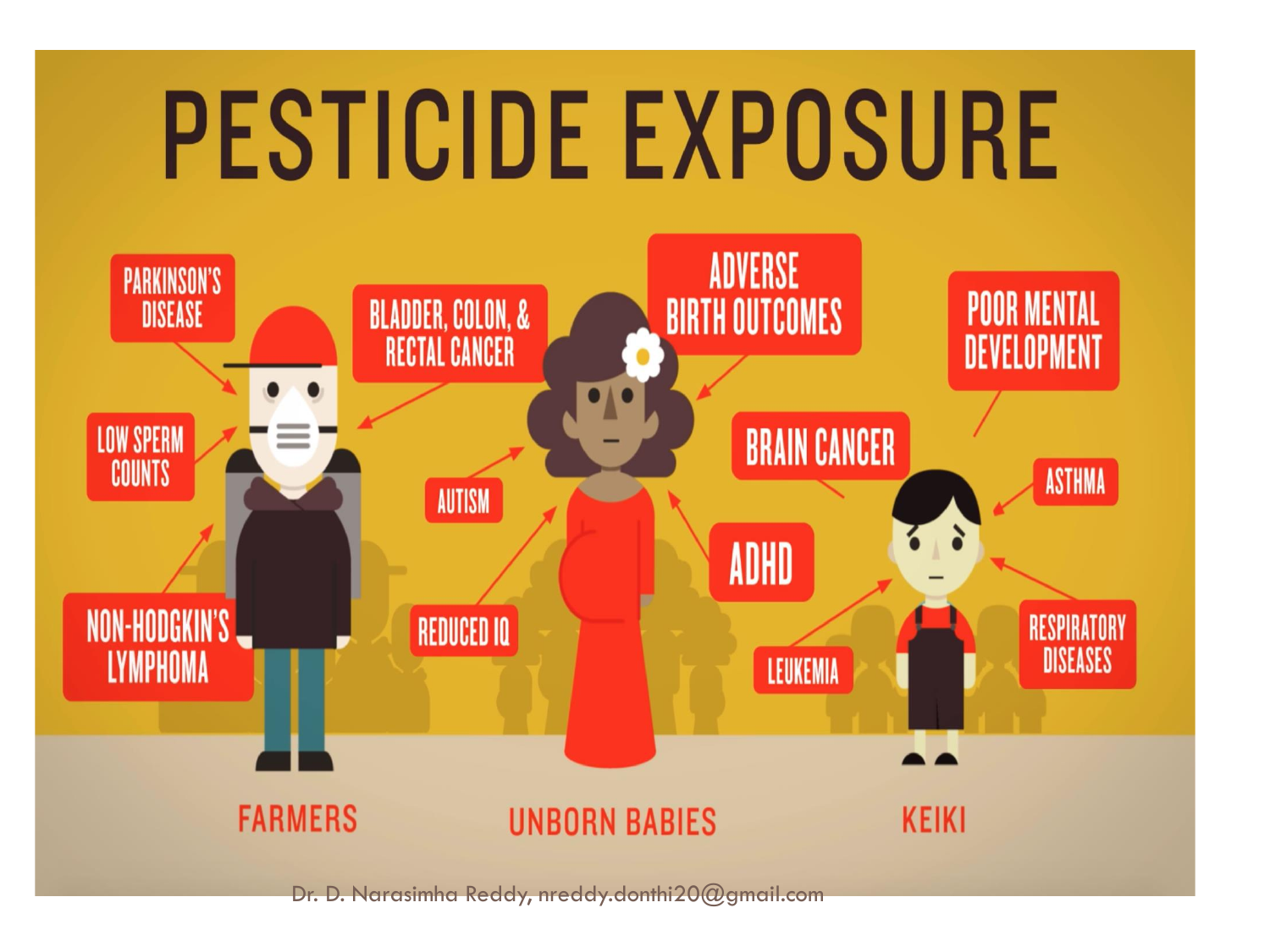Features to focus

- **Pesticides (Technical Grade)** installed capacity utilisation is **35 %**
- □ Pesticides (Technical Grade and formulation) are **trade surplus** during 2017-18
- **Export orientation**

**Export more than installed capacity**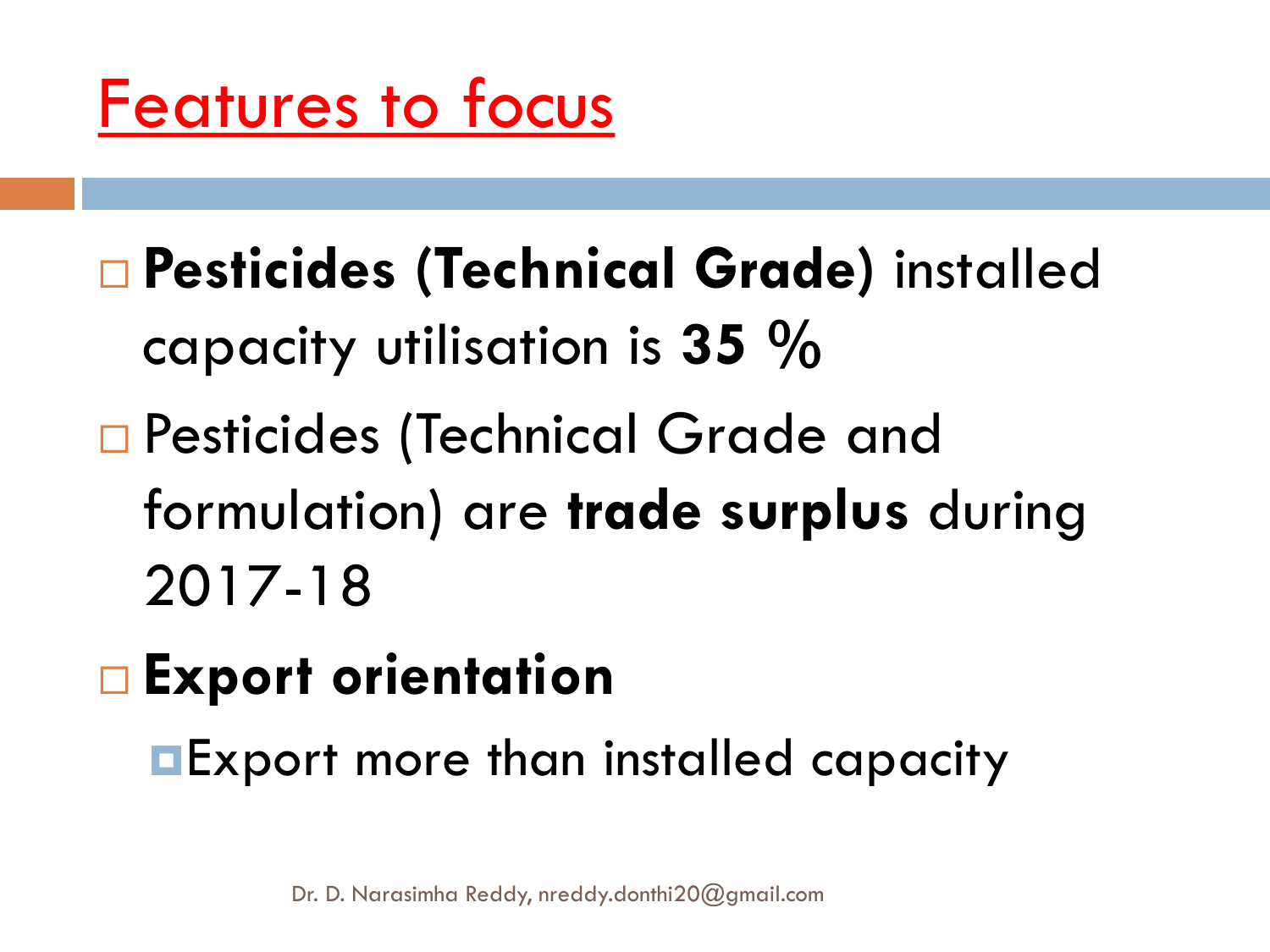#### Chemical and Petrochemical Statistics at a Glance - 2018



Dr. D. Narasimha Reddy, nreddy.donthi20@gmail.com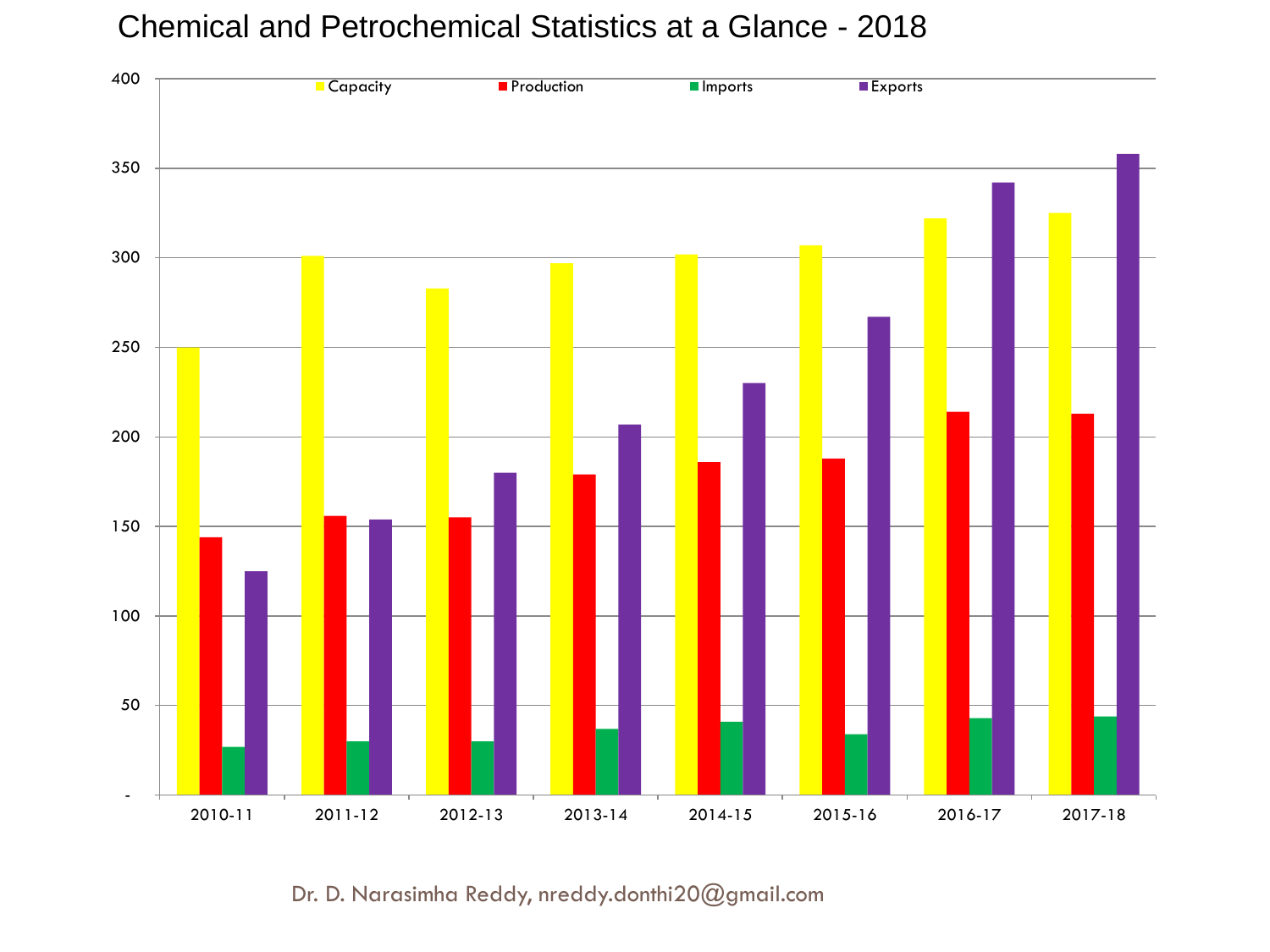#### Features to Focus

- **□** Total output is valued at Rs.39,873 crores (2014-15) and Rs.44,970 crores (2015-16)
- Pesticide growth rate variation 8.52 (2011-12), 15.41 (2013-14), 0.57 (2015-16) and -0.48 (2017-18)
- $\blacksquare$  Data on 43 important pesticides only ( $> 60$  technical grade manufactured in India)
- $\Box$  Only 17/27 pesticides data is available average CAGR -0.67, 88.32 capacity utilisation (2012-13 to 2017-18)
- $\blacksquare$  There is no data on 10/27 pesticides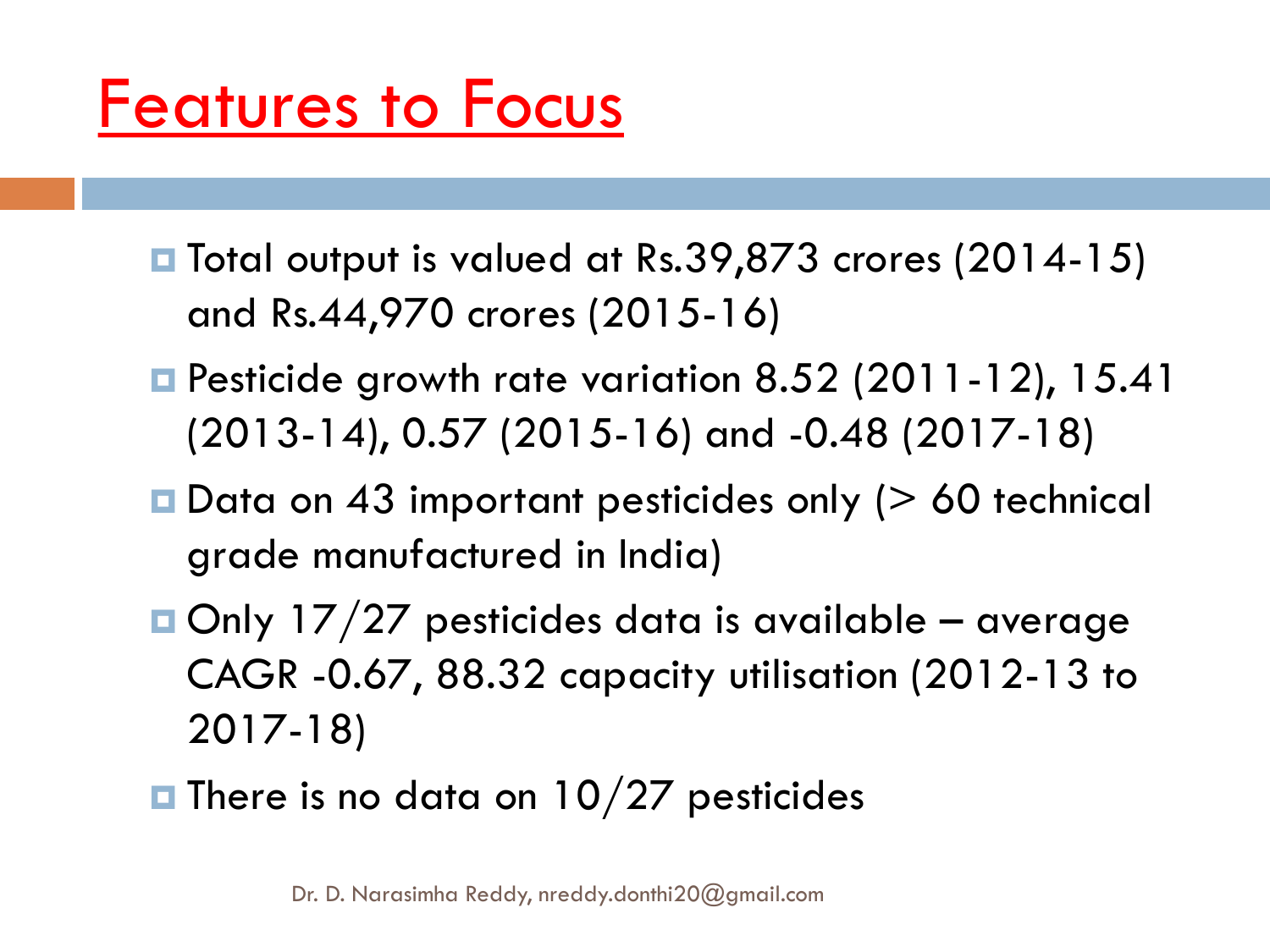Report of the Expert Committee to frame a policy for Monitoring of Pesticide Residues in Fruits & Vegetables, Ministry of Health & Family Welfare, 2012

## 11/27 – most common residues

Annexure-XIII

#### List of Pesticides Commonly Used/Misused/Detected on Various Commodities

| Organochlorines        | Organophosphates           | <b>Synthetic Pyrethroids</b> | Carbamates & others  |
|------------------------|----------------------------|------------------------------|----------------------|
| $\alpha$ -HCH          | <b>Chlorpyriphos</b>       | $\alpha$ -Cypermethrin       | Carbaryl             |
| $\beta$ -HCH           | Acephate                   | Bifenthrin                   | Carbofuran           |
| $v$ - $HCH$            | <b>Dichlorvos</b>          | <b>Deltamethrin</b>          | 3-hydroxy carbofuran |
| $\delta$ – HCH         | <b>Dimethoate</b>          | Fenpropathrin                | Imidacloprid         |
| Endosulfan-I           | Omethoate                  | Fenvalerate                  | Thiodicarb           |
| Endosulfan-II          | Ethion                     | λ-Cyhalothrin                | Thiaclopnd           |
| Endosulfan<br>sulphate | Malathion                  | Fluvalinate                  | Carbosulfan          |
| Dicofol                | Malaoxon                   |                              | Imidacloprid         |
| p.p -DDE               | Methamidophos              |                              | Thiamethaxam         |
| p,p'-DDD               | Monocrotophos              |                              | Acetamiprid          |
| p,p'-DDT               | Parathion-methyl           |                              | Spinosad             |
|                        | Phorate                    |                              | Flubendiamide        |
|                        | Phorate sulphoxide         |                              | Indoxacarb           |
|                        | Phorate sulfone            |                              | Emamectin benzoate   |
|                        | Phosphamidon               |                              | Chlorantraniliprole  |
|                        | Quinalphos                 |                              | Cartap hydrochloride |
|                        | Triazophos                 |                              | Methoniyl            |
|                        | Profenophos                |                              | Abamectin            |
|                        | 4-bromo-2-<br>chlorophenol |                              |                      |
|                        | Chlorpyripos-<br>methyl    |                              |                      |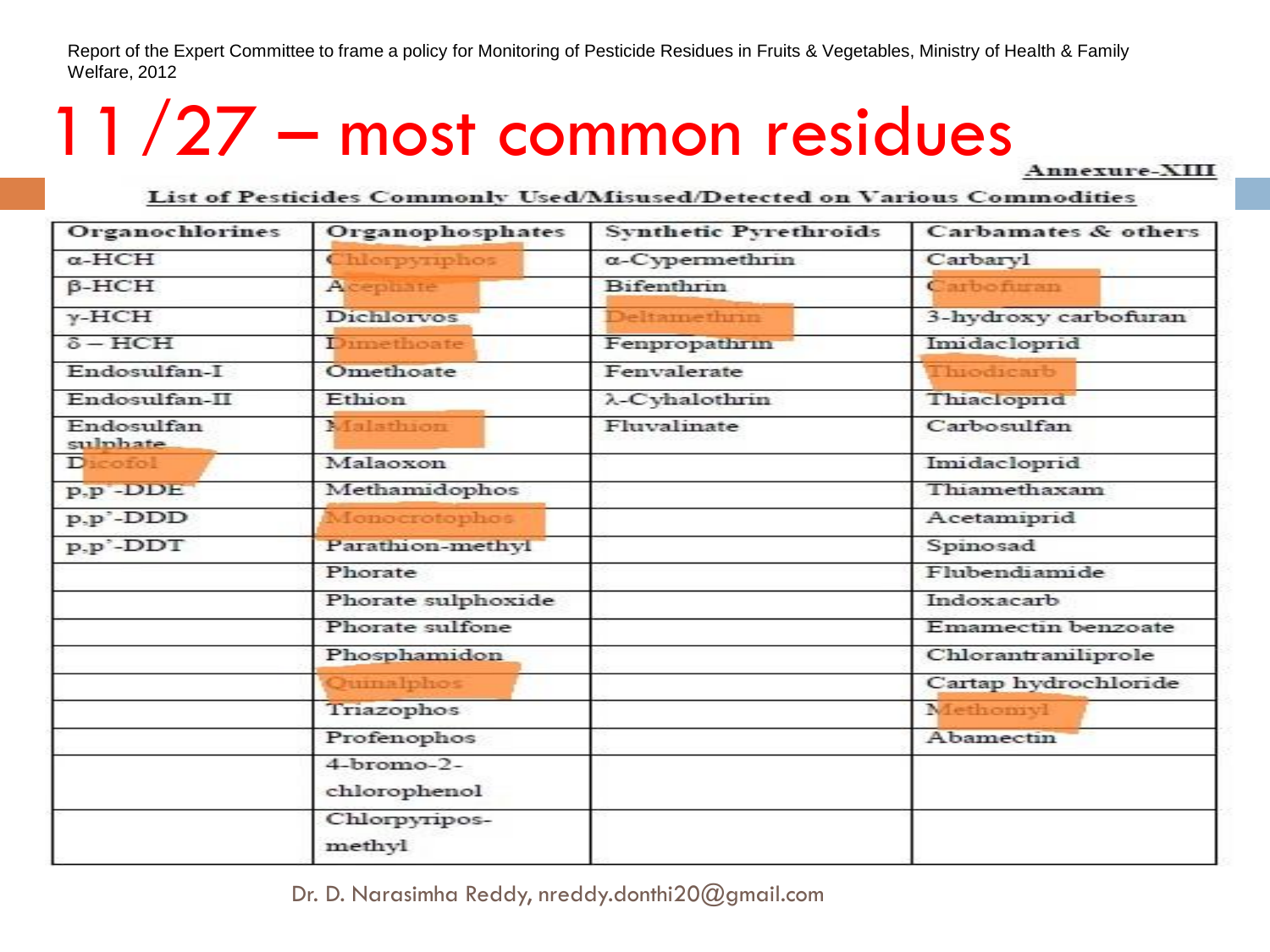### Counter arguments 1

- □ With export orientation, Indian farmer is a curry leaf in the argument.
- □ Cost to farmer would go up
	- From Rs.150-300 to Rs.450-700 per acre (industry claim)
	- **E** Farmers usually go for mixing/ cocktail
	- A 2015-16 Study in Maharashtra shows

|                                                      | A.        | <b>Acephate</b> | 272-401 |
|------------------------------------------------------|-----------|-----------------|---------|
|                                                      | <b>B.</b> | Monocrotophos   | 228-418 |
|                                                      | C.        | Imidacloprid    | 303-460 |
|                                                      |           | $A+B+C$         | 760     |
|                                                      |           | $A + B$         | 347     |
| Dr. D. Narasimha Reddy,<br>nreddy.donthi20@gmail.com |           | $B+C$           | 594     |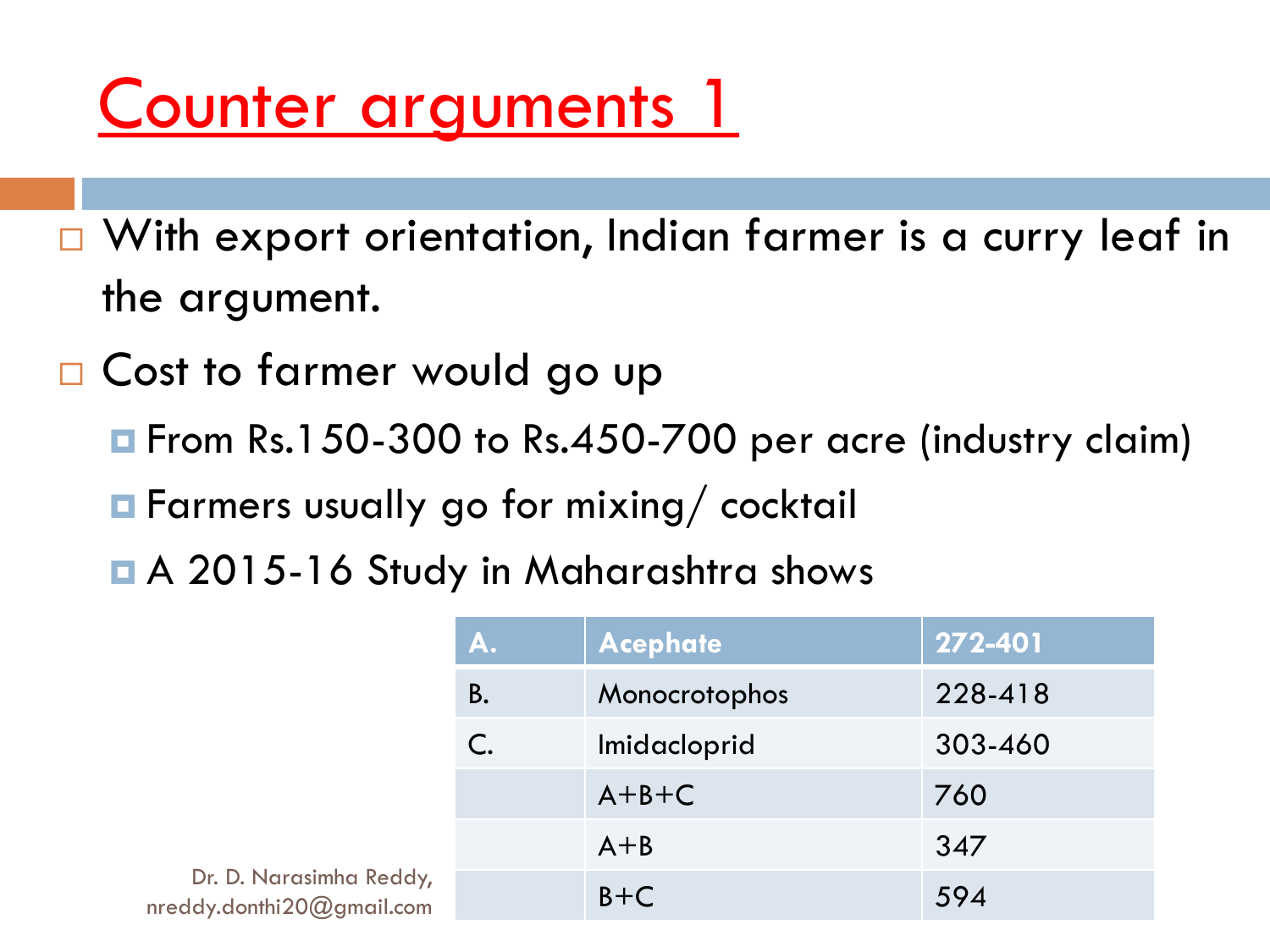#### Counter arguments 2

#### □ Turnover loss

- **D** Wide variation in claims
- **Nothing Adds up**

| <b>FICCI 2015</b>                                                 | <b>Domestic Market</b> | <b>12,800 crores</b>                                    |
|-------------------------------------------------------------------|------------------------|---------------------------------------------------------|
| Ministry                                                          | Exports (2017-18)      | 14,810 crores                                           |
| Ministry                                                          | Output (2015-16)       | 44,970                                                  |
| <b>PWC</b>                                                        | 7 pesticides           | 5245 crores                                             |
| PWC - Sale loss of<br>Rs.4,000 crore (20 % of<br>domestic market) | Total domestic market  | 20,000 crores (calculated)<br>42,000 crores (mentioned) |
| Corteva                                                           | 25% of exports         | 3702 crores (inference)                                 |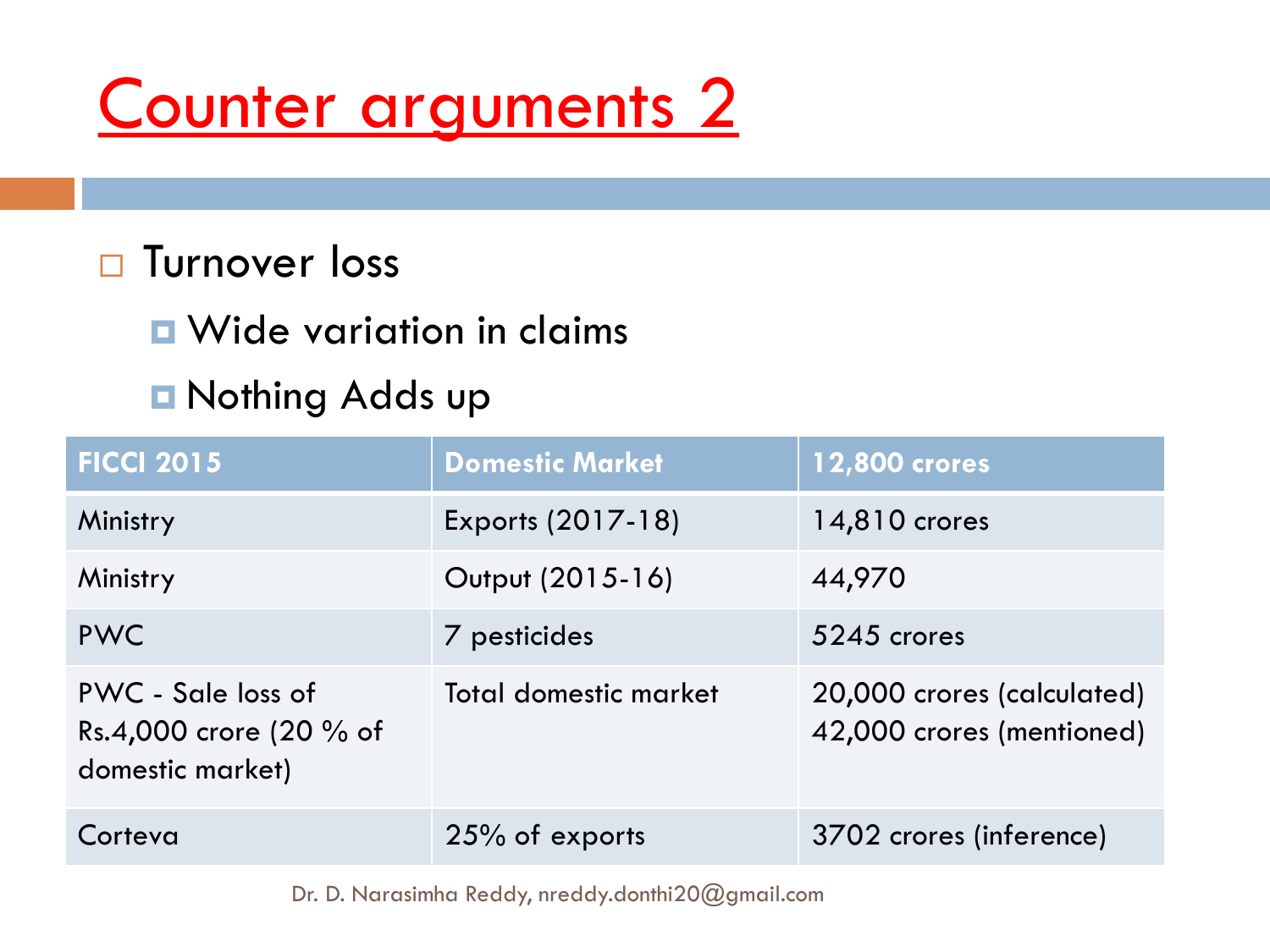### Regulatory Issues

- $\Box$  5,800 companies  $> 1,00,000$  registrations
- $\Box$  Easy registrations Me-too registrations
- □ Many old molecules (40 registered in 1970, 40 banned, 42 old products, 100 products limited in use) - Many molecules going off patent 2022-24 (PwC)
- □ Comments were invited on 37 pesticides in 2005
- □ State-level bans (Maha, TS, Kerala and Punjab)

#### **17/27 pesticides are 'deemed to be registered'** Dr. D. Narasimha Reddy, nreddy.donthi20@gmail.com